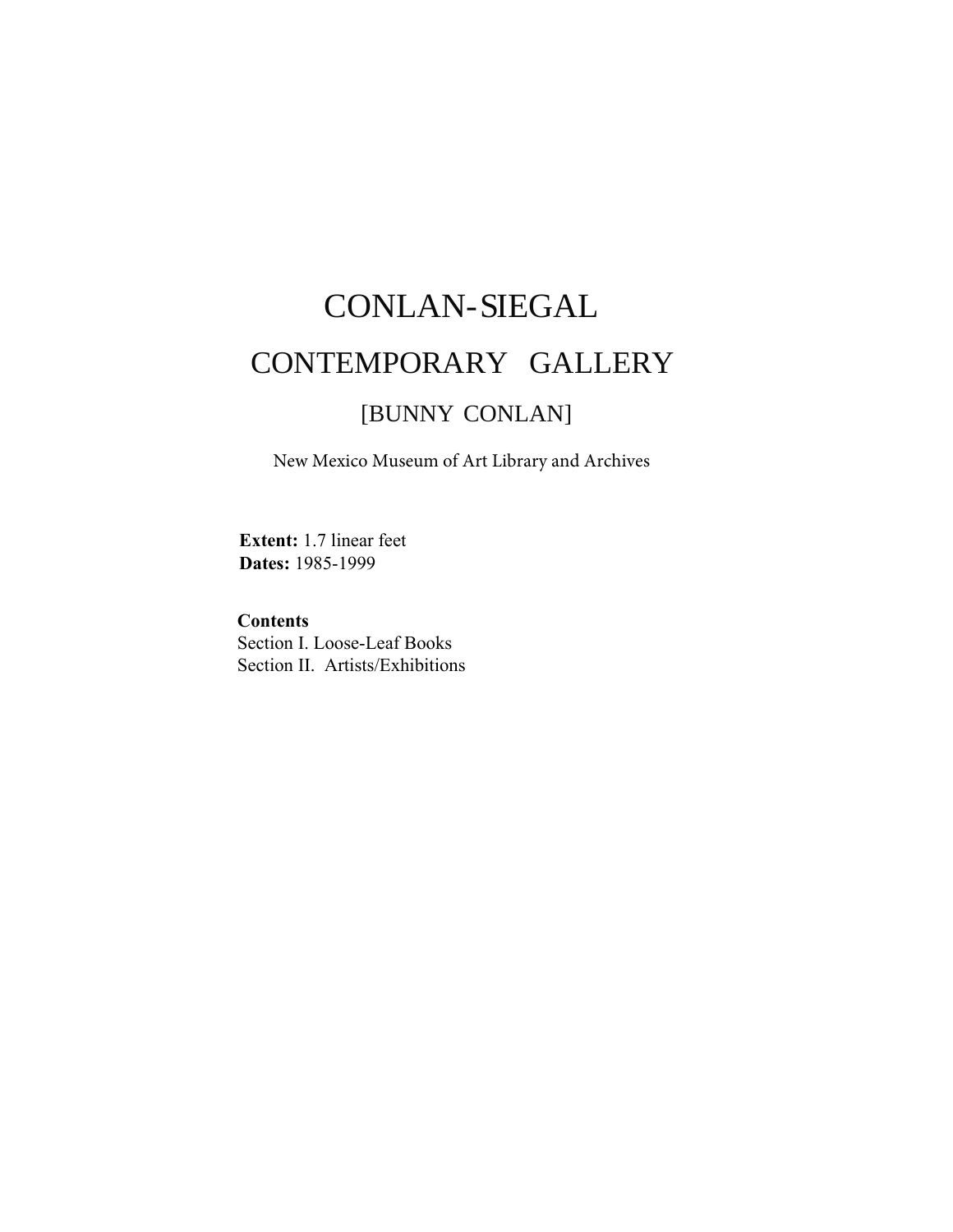#### **Preface**

Bunny Conlan [BC] was an independent curator and art dealer who has lived and worked out of Santa Fe for over 25 years. Former director of Shidoni gallery in Tesuque and a three-time gallery owner and co-owner herself, this restless spirit was born in LaMesa, New Mexico in 1941 and educated at schools in her birth state, in Washington, D.C., and in California.

She opened her first contemporary gallery in 1985 in San Diego. In the years that followed, she opened a series of galleries, one hers alone, and two in combination with others. Her first gallery in New Mexico, the Conlon-Moreno Gallery, opened in 1989 and exhibited 14 shows. In 1991, she opened the Conlon Gallery on Marcy Street and presented nine exhibitions. In 1996, she opened the Conlon-Siegal Contemporary Gallery on Canyon Road where it remained until the gallery closed in 1999.

Her energies were equally divided between gallery and political activities.

Donated to these archivesis material unmatched forits meticulous organization. It consists in part of five loose-leaf books labeled as follows.

Conlon-Grenfell Gallery. San Diego. Conlon Moreno Gallery, Santa Fe. Conlon Gallery. Santa Fe. Bunny Conlon. Independent Curatorial. Bunny Conlon. Interviews.

The rest ofthe material wasfound in a carton marked Conlon Siegal Contemporary

Gallery, and contains approximately 25 folders each labeled with the name of an artist whose work presumably was featured at that Gallery. These are preceded by a folder marked Conlon Siegal Galleries, Scheduled 1996-1999, evidently meant to follow Conlon Gallery. It will be digested at the head of Section I.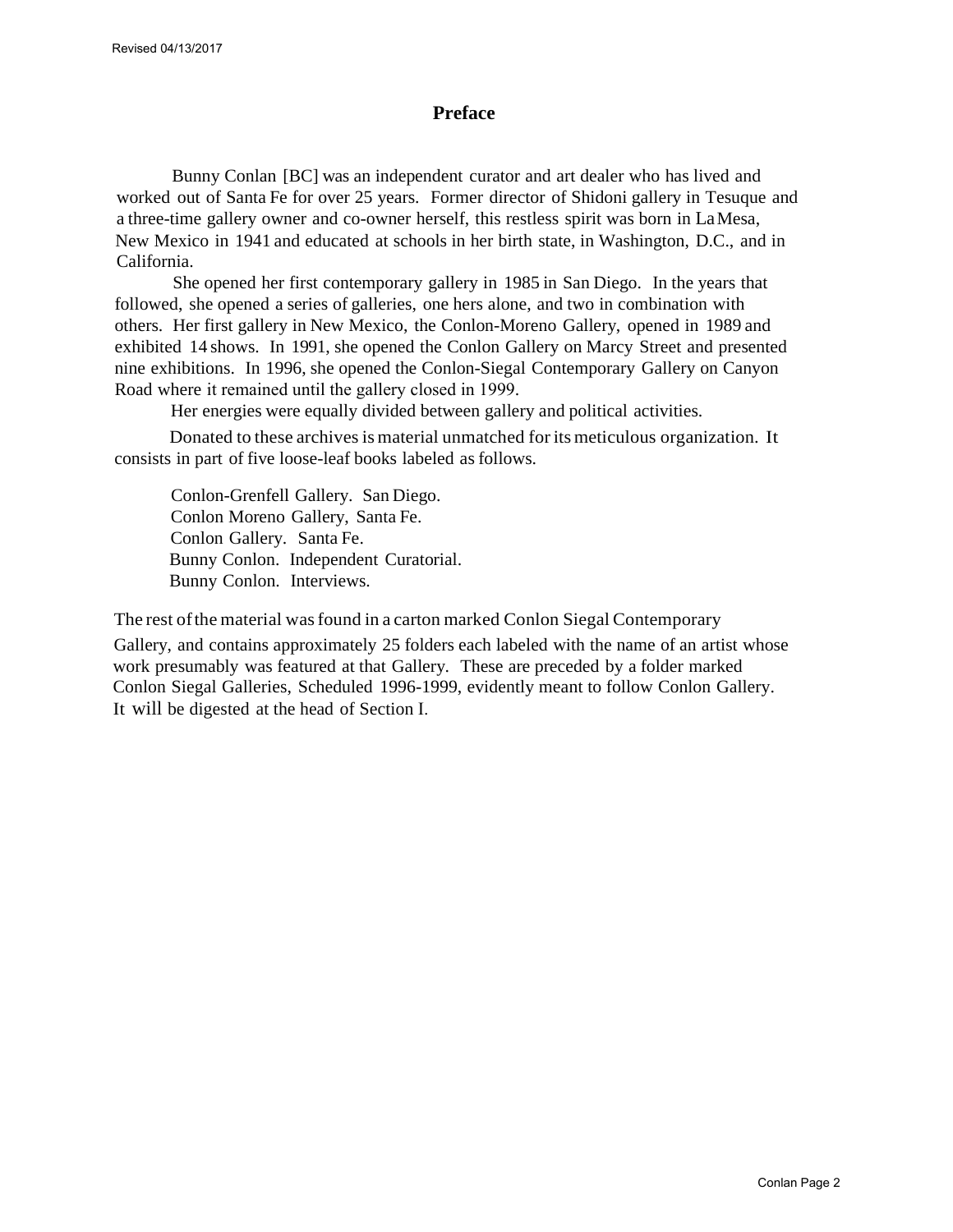### **Section I : Loose-Leaf Books**

## **Box 165**

A. **Conlon Grenfell Gallery.**

Summary sheet. Opened: November 1985. Closed: April 1986. Lists artists exhibited.

Newspaper clippings. Stories, articles, news.

#### **B. Conlon Moreno Gallery**

Summary sheet. Opened: May 1989.<br>Closed: April 1991. April 1991. Traces exhibitors chronologically.

Newspaper clippings; magazines. Stories, articles, news.

#### **C. Conlon Gallery.**

Summary sheet.

| Opened: | September 1991. |  |
|---------|-----------------|--|
| Closed: | November 1992.  |  |

Traces exhibitors chronologically.

Newspaper and magazine articles.

Stories, articles, news. "\*\*\* most terrific eye for selecting artists \*\*\*."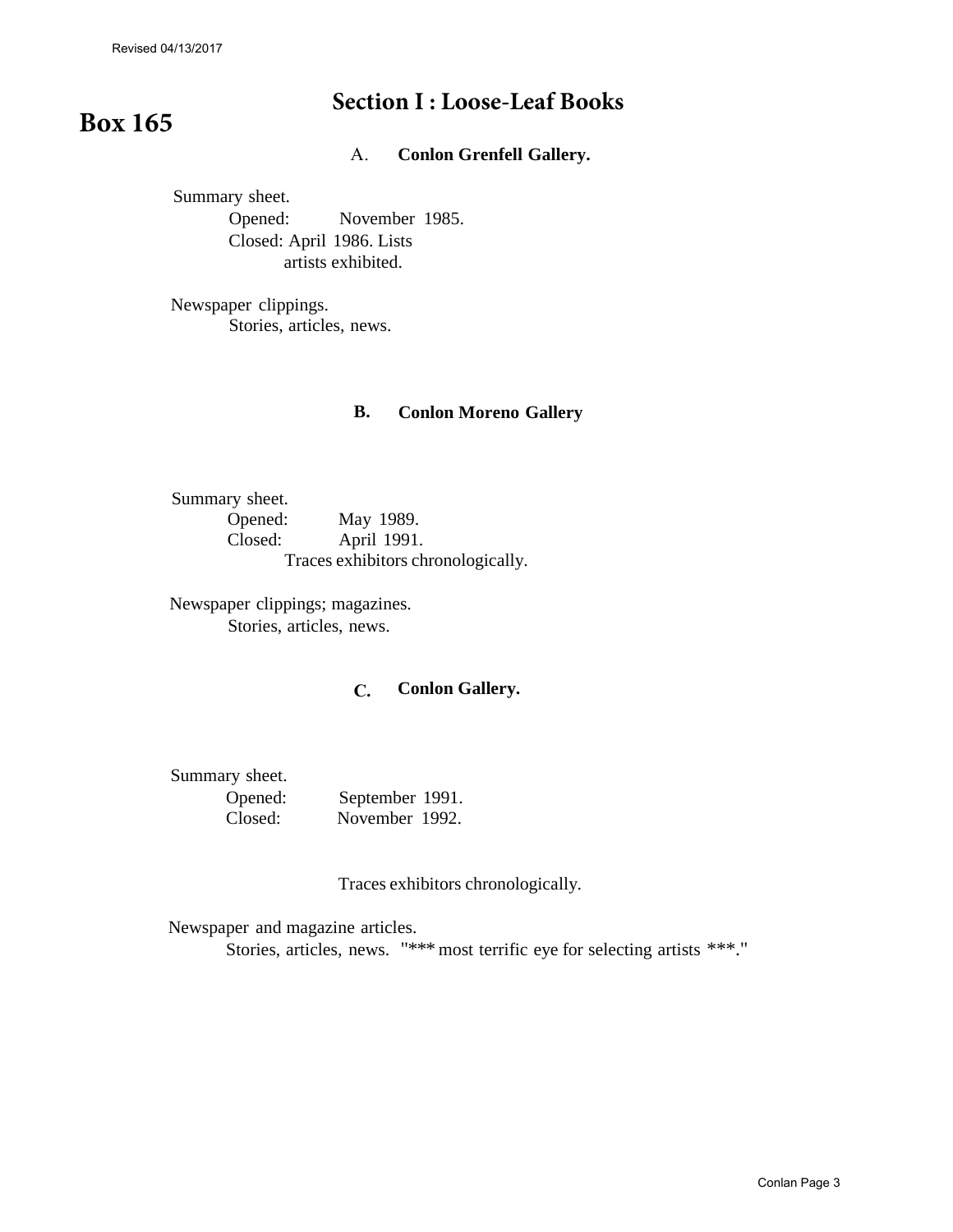### **Box 166**

### **D.** Bunny Conlon. Independent Curatorial

Summary sheet. CLOUDCLIFF ARTSPACE 1993-1995. Traces artists exhibiting chronologically.

Newspapers and magazine articles. Stories, articles, news.

#### **E.** Bunny Conlon. Interviews.

[No summary sheet.]

Newspapers and magazine articles; interview. Photo of BC.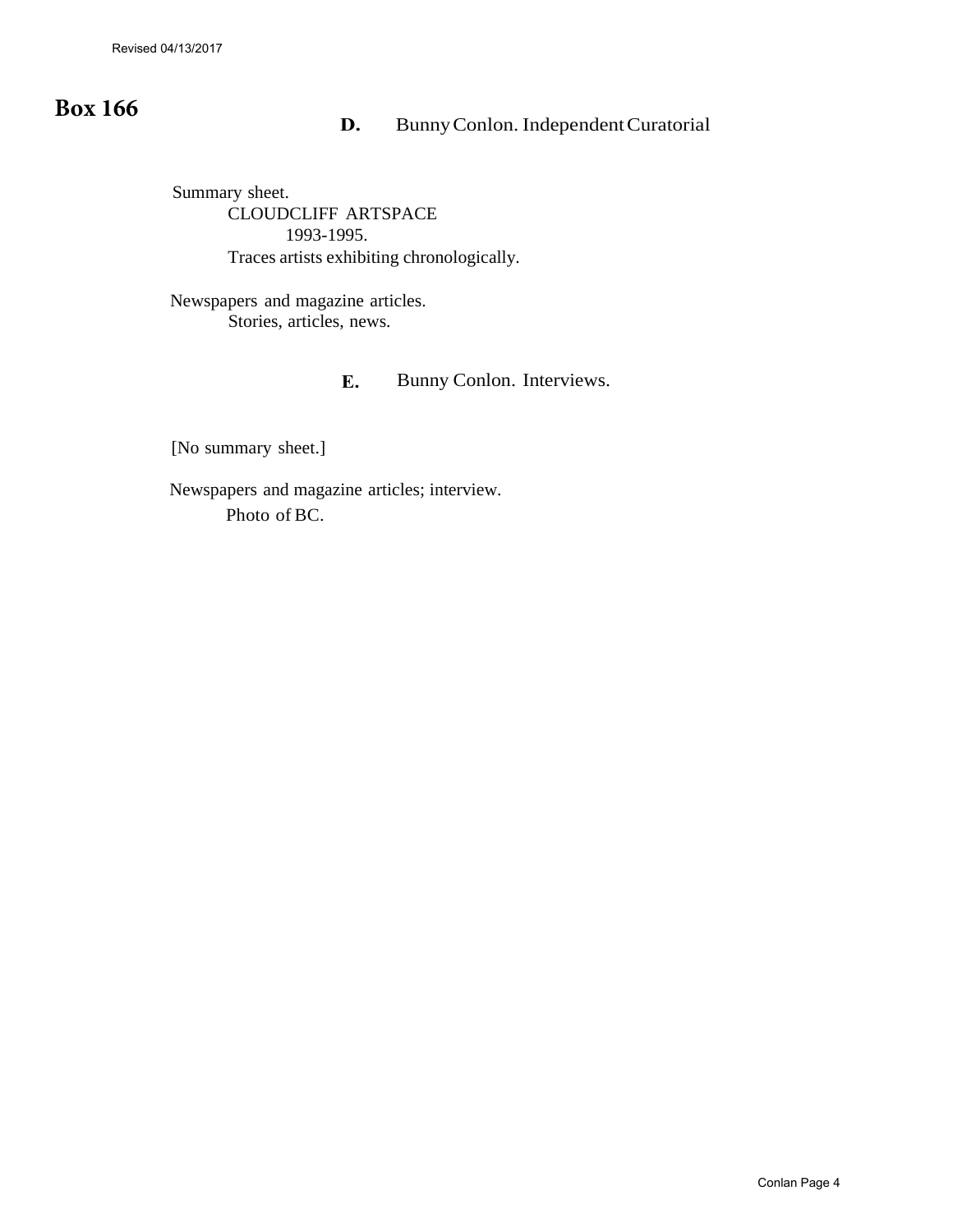#### **1. Conlon Siegal Galleries.**

Exhibition schedule sheets listing dates, artists, show titles for -

Press and magazine clippings.

#### **2. Amdur, Margery.**

Biography, artist's credits.

Artist statement.

Announcement card. Spontaneous Installation Gallery. July 18 - August 12, 1997.

Calendar listing. November 21 -December 17, 1997.

Announcement. Four exhibits between September 30 -December 20, 1997 at four galleries; last at Conlon Siegal Gallery. Four postcards, attached, detachable, each with photograph of her work. Extra cards.

Press and magazine clippings.

#### **3. Bingen, Peter.**

Resume.

Artist Statement.

Work Descriptions, 2 pp.

Photographs, color.  $8\frac{1}{2} \times 11(17)$ . Of artist's work.

#### **4. Castillo, Paula M.**

Biography; artist's credits.

Photographs, color.  $5 \times 6 \frac{3}{4}$  (14). Of artist's work.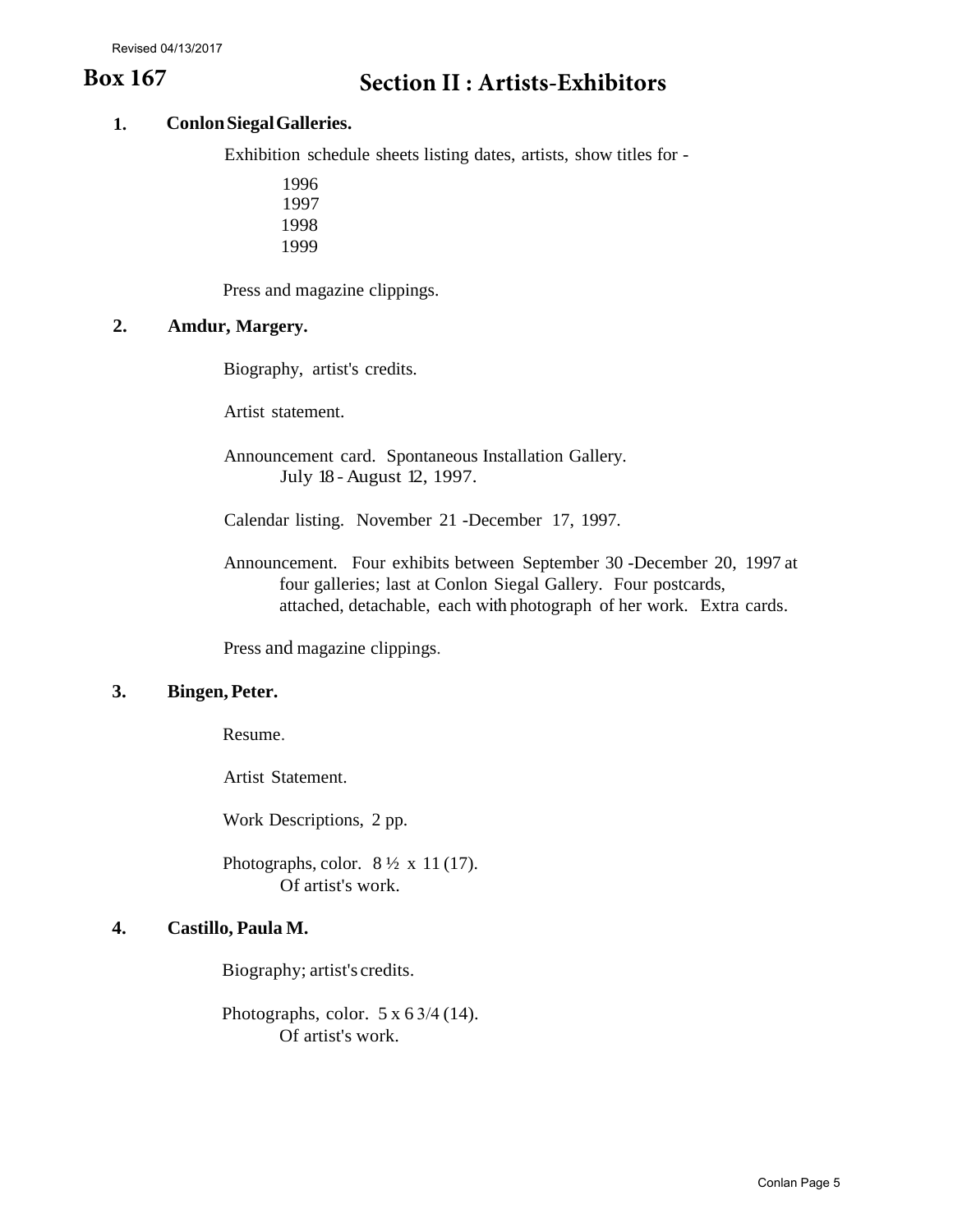Critical Reflections.

Description of artist's work.

#### **5. Dayan, Eddie.**

Biography; artist's credits.

Photographs, color (9). Various sizes. Titled. Artist's works.

Press and magazine clippings.

#### **6. Emerson,Tom.**

Biography; artist's credits.

Card. Tom Hartle. Announcing opening. October 16 at Conlon Siegal. Face: photography. Artist's work. [Vide Folder 9, infra.]

#### **7. Gersh, William.**

Catalog. The Harwood Museum. Taos, UNM. June 28 to August 23, 1998.

Illustrated. Pictures of artist and works. Black and white; color. Press and magazine clippings; photocopies.

#### **8. Gilbert, Bill.**

Biography; artist's credits.

Artists' Statement.

Card. Announcing Show. July 3 -August 4 [1998]. Face: photograph. Artist's work; color.

Press clippings.

#### **9-10. Hartle, Tom.**

Biography; artist's credits.

Photographs, color (24). Various sizes. Artist's work.

35 mm slides. Color. Seven sheets enclosing slides.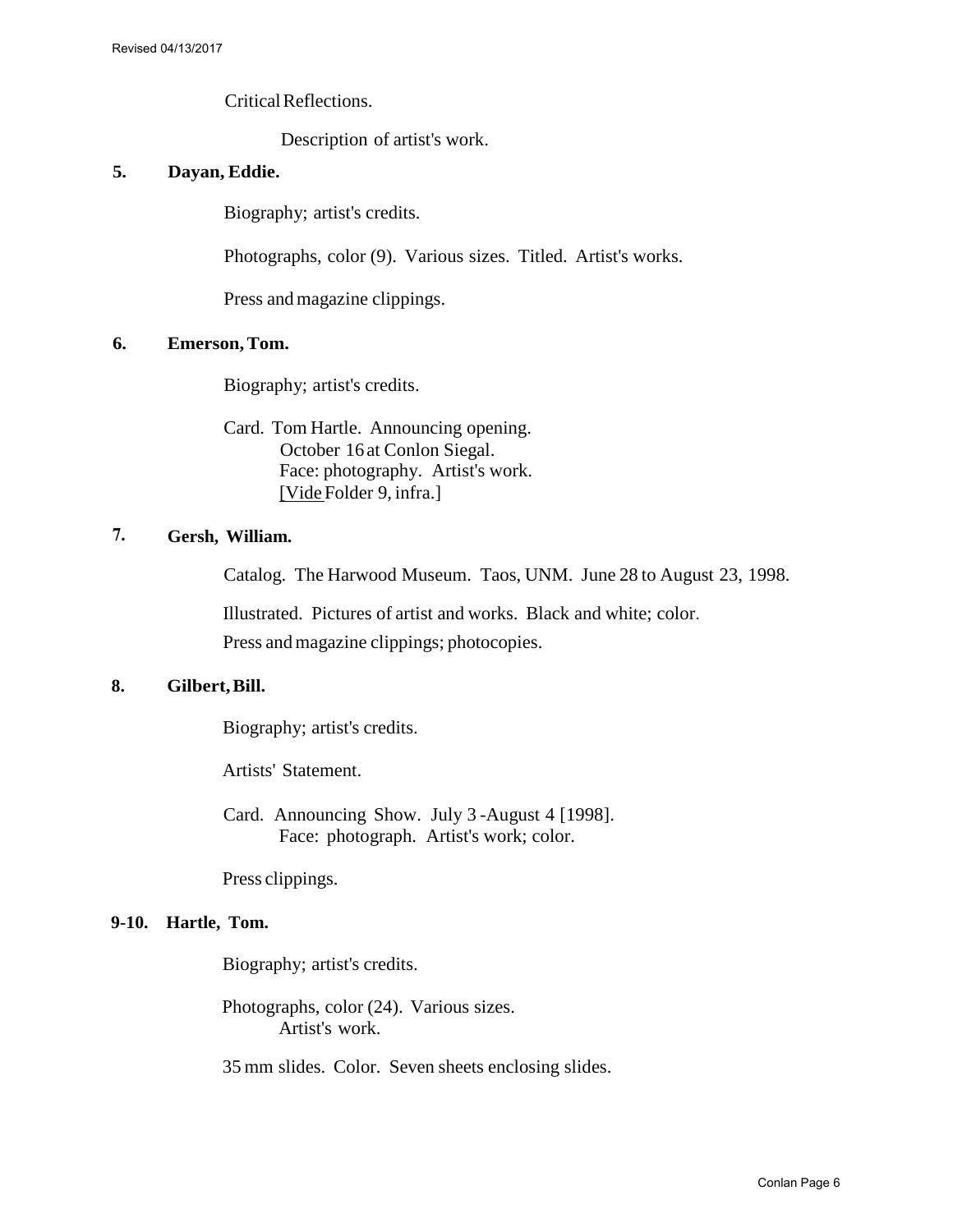#### **11. Horton-Tripp, Shelley.**

Biography; artist's credits.

Press release. Conlon Siegal. August 21, 1997.

Gallery Guide, Western States.

Card. Announcing show. September 19 to October 14, 1997. Face: photograph. Artist's work. Color.

Press clippings; contains picture of artist.

#### **12-13. Hosmer, Colette.**

Biography; artist's credits.

Gallery Guide, Western States.

Catalog. Conlon Siegel Galleries. 1998. Illustrated with three dimensional organic figures in color done by artist. Introduction by Hollis Walker.

Photos by Herb Lotz.

Card. Announcing show. August 7 to September 1 [1998?]. Face: photograph. Artist's work. Color.

Press and magazine clippings.

#### **14. Joseph, Peter.**

Biography; artist's credits.

Card. Announcing show. May 9 -June 9, 1997. Face: photograph. Artist's work. Sepia.

36 mm slides, color. One sheet enclosing slides.

Press and magazine clippings.

#### **15. Kikut, Pat**

Biography; artist's credits.

Card. Announcing show. October 17 -November 15, 1997. Face: photograph. Artist's work. Color.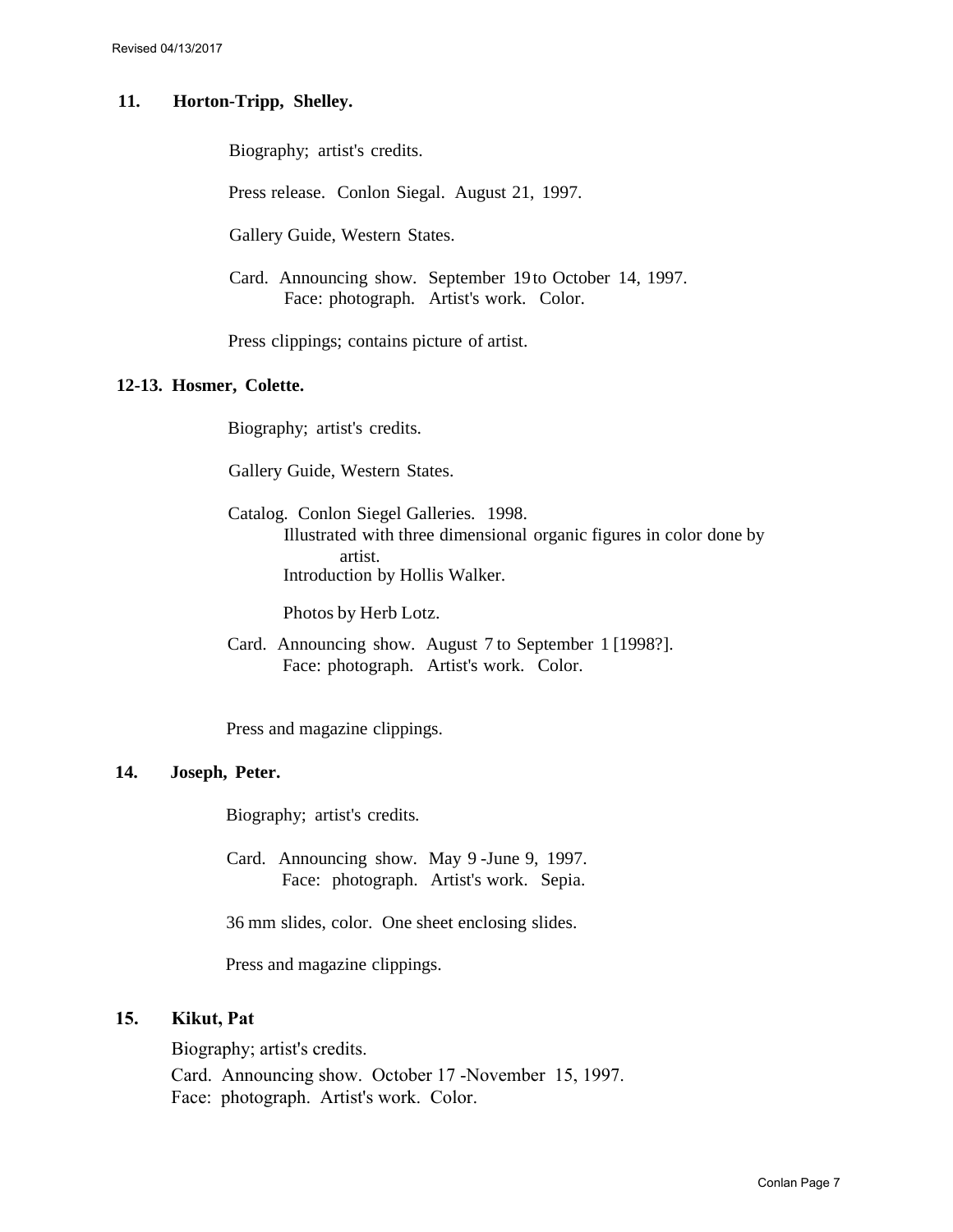### **Box 168**

#### **16. Lobdell, Shereen.**

Biography; artist's credits.

#### **17. Lobato, Emilio**

Biography; artist's credits.

Catalog. Nicolaysen Art Museum. Casper, Wyoming. September 30, 2000 through January 7, 2001.

Card. Announcing show. December 13, 1996 through January 10, 1997. Face: photograph. Artist's work. Color.

Press and magazine clippings.

#### **18. Lohn, Helmut.**

Biography; artist's credits.

Press and magazine clippings. Pictures of artists.

#### **19. Lujan, Michael.**

Biography; artist's credits.

Card. Announcing show. June 13 -July 14, 1997. Face: photograph. Artist's work. Color.

3*5* mm. slides. One sheet encasing slides.

Press and magazine clippings. Picture of artist.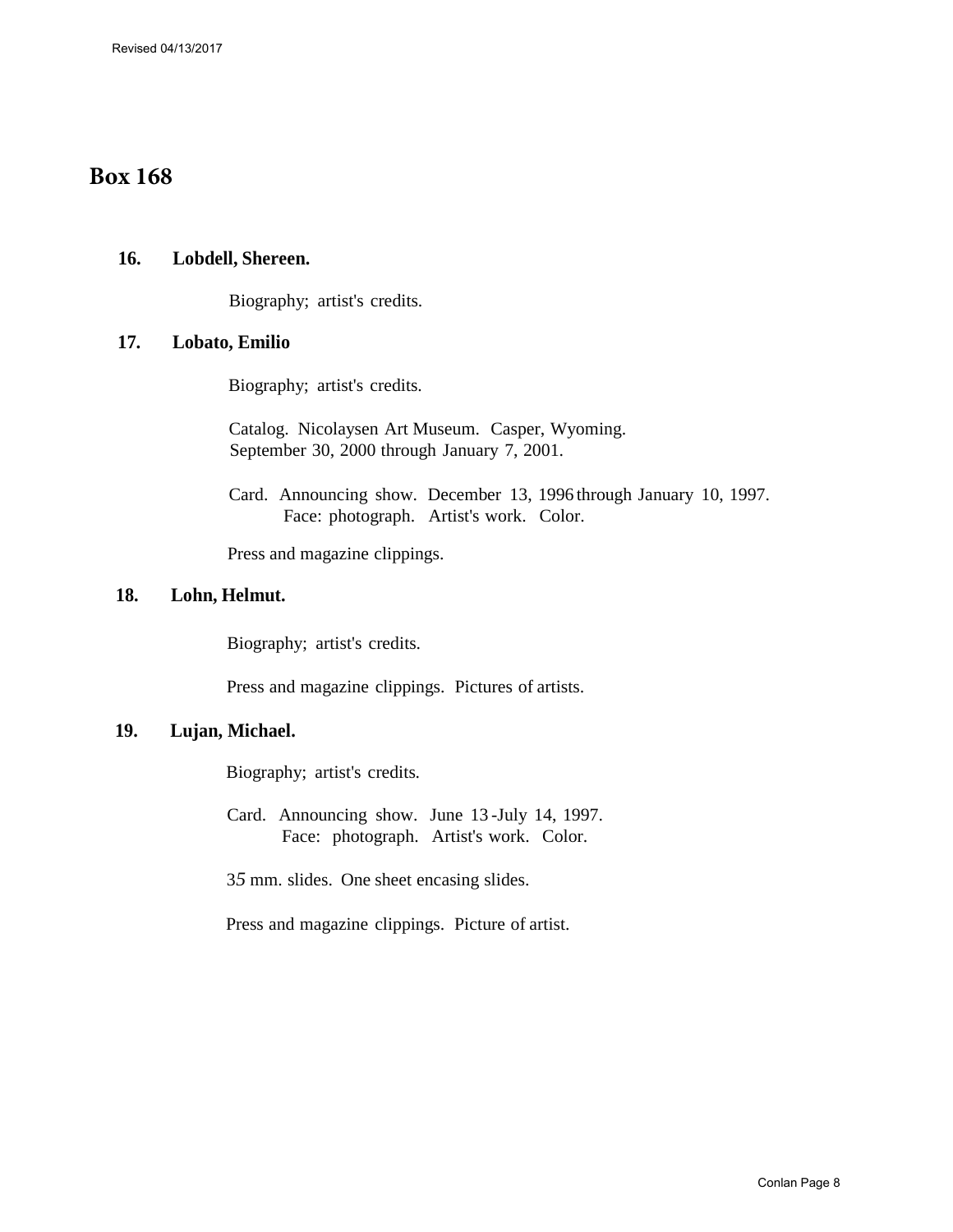#### **20-21. Mehaffy, Patrick.**

Biography; artist's credits.

Gallery exhibitions, catalogs.

- $=$  The Alcove Show. MFA. May I August 2, 1987.
- = New Mexico Selections. '88. College of Santa Fe. November 11, 1988 -February 16, 1989.
- = New Mexico Selection. '89. College of Santa Fe. November 10, 1989 -February 1, 1990.
- = Excellence '89. Plaza of the Americas. 'Dallas, TX. July 10 -August 25, 1989.
- = Inter-Disciplines. The Center for Contemporary Arts. January 2 February 24, 1990.
- $=$  Ditto. September 20 October 27, 1996.

#### Cards.

- = Inter-Disciplines. The Center for Contemporary Arts. January 12- February 24, 1990.
- = Museum of Southeast Texas. Beaumont, TX. June 15- September 22, 1990. Face: photograph. Artist's work.
- <sup>=</sup>Conlon Gallery. July 17- August 12,1992. Face: photograph. Artist's work. Color.
- = Sena Galleries East. SantaFe. June 1-25 [n.d.]. Face: photograph. Artist's work. Color.
- = [Noattribution;n.d.] Pictureofartist'swork: *MyPersonal Farewell.* 1994. Mixed Media. Color

Press and magazine clippings. Some pictures of artist.

35 mm slides. Two sheets with encased slides.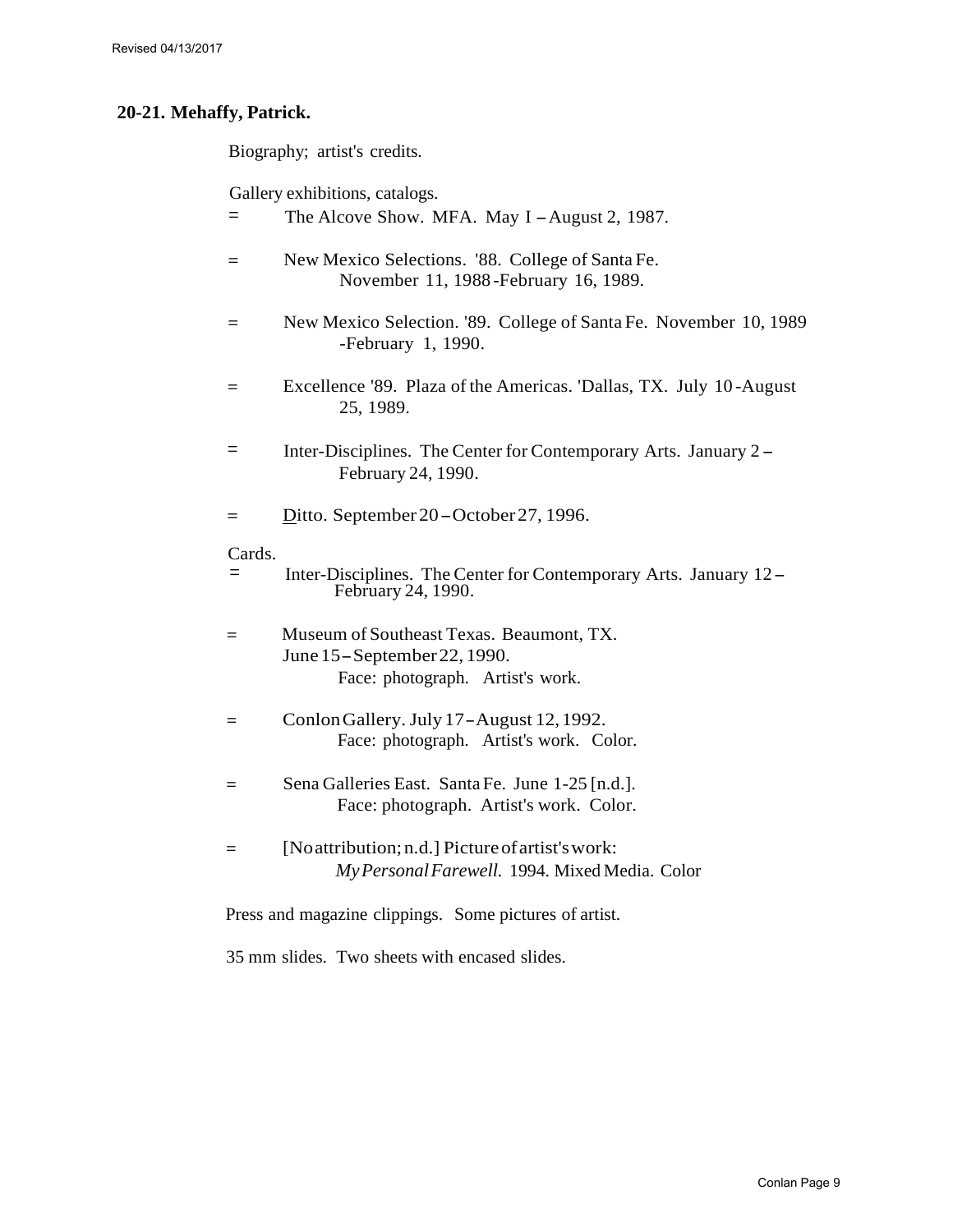#### **22. Moore, Ann.**

Biography; artist's credits.

Mounted photographs (10) of artist's works. Color 3 1/4 x 4 1/4. Descriptive material above and below photos.

Card. Announcing show of Molded Compositions. August 23 - September 16, 1996.

Face: photograph of artist's work. Color.

35 mm slides encased in single sheet. Color.

Press clipping featuring artist's work.

#### **23. Murak, Kim.**

Biography; artist's credits.

Card. Announcing show. August 7 - September 1 [noyear].

Face: artist's work. Color.

Magazine clipping.

#### **24. Neff, Stacey.**

Biography; artist's credits.

Card. Announcing show. September 4-29 [no year]. Face: artist's work. Color.

35 mm slides. Two sheets with encased slides. Color.

Press and magazine clippings.

#### **25. Roland, Paula.**

Biography; artist's credits.

Single sheet. Encased 35 mm slides. Color.

Magazine clipping.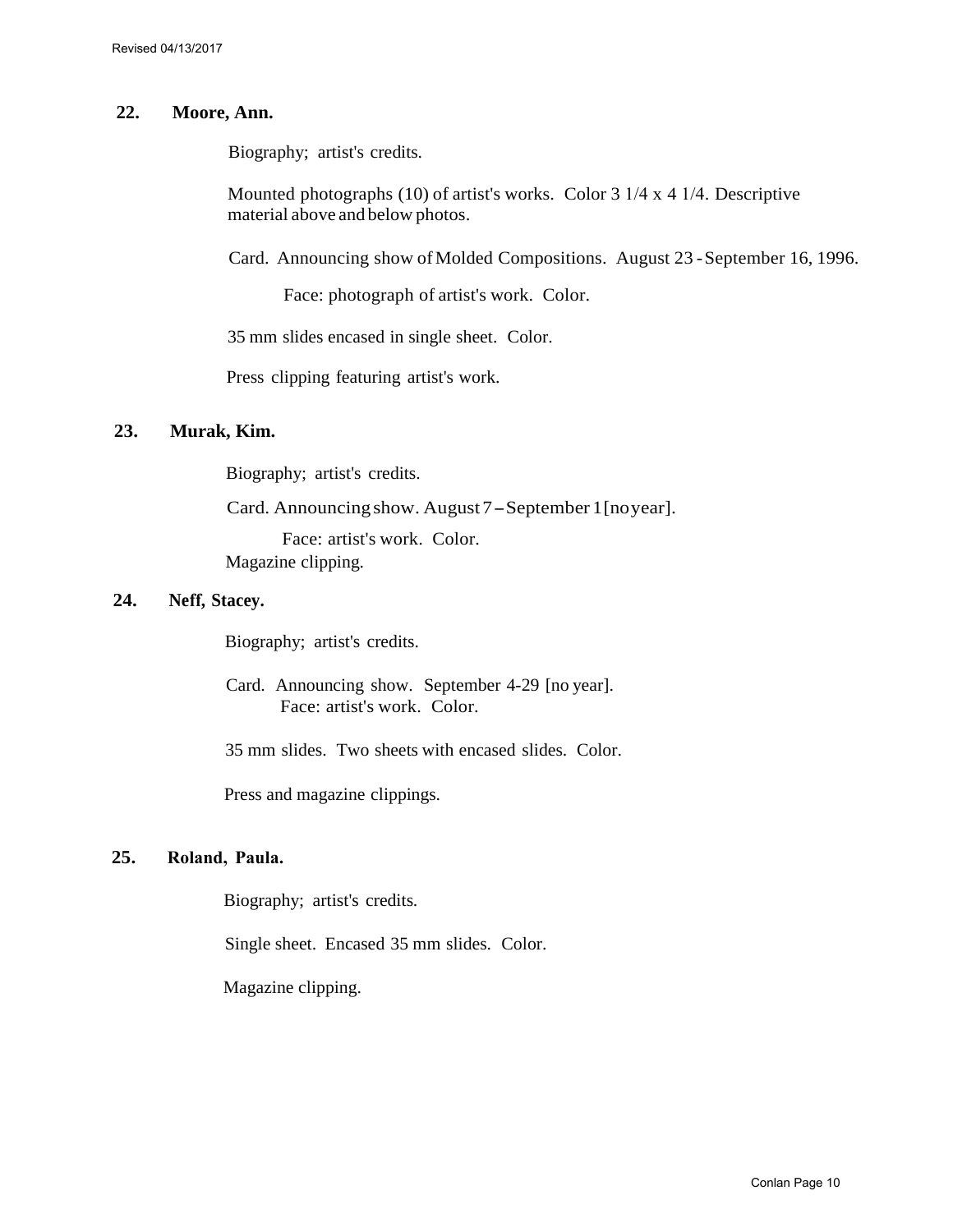#### **26. Stuart, Signe.**

Biography; artist's credits.

Catalog. Autobiographic essay. Photocopy. Photograph of artist and works exhibited. Contains credits and schooling. Essay by Laurel Reuter. Exhibition, April 29-June 4, 1989. Civic Fine Arts Center, Sioux Falls, SD.

#### **27**. **Waldron, Tom.**

Biography; artist's credits.

Announcements of exhibitions.

- = Card. Show at Conlon Siegal Galleries. September20- October 15,1996. Face: artist'swork. Color.
- = Card. Show at Conlon Siegal. July 16- August 11,1999. Face: artist's work. Color.
- = Three-fold. Cedar Rapids Museum of Art. Cedar Rapids, Iowa. Show, September 12 to November 29, 1998.
- = Flyer. Conlon Siegal Galleries. July 16to August 11, 1999.

Press and magazine clippings.

35 mm slides, color. Encased in single sheet.

#### **28. Weese, Marcia.**

Education; artist's credits.

Card. Show at Conlon Siegal Galleries. October 17 to November 15, 1997. Face: one of three: artist's work. Color.

35 mm slides, color. Encased in single sheet.

Press and magazine clippings.